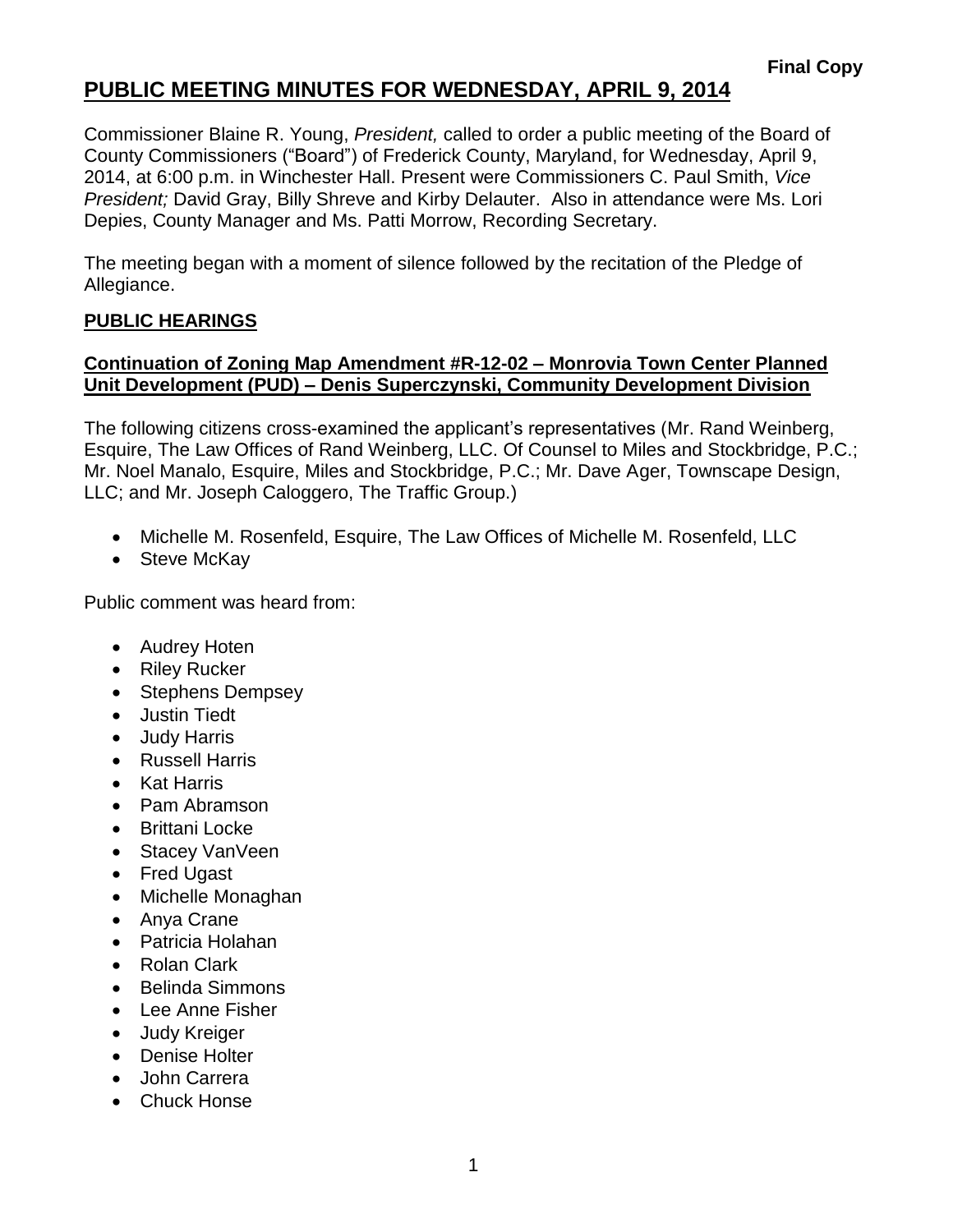# **PUBLIC MEETING MINUTES FOR WEDNESDAY, APRIL 9, 2014**

- Steve McKay
- Meaghan Holahan

(The Board took a break at 7:30 p.m. and returned at 7:45 p.m.)

- Carol Waldman
- Ember Carrera
- Ryan Carrera
- Teddy Kroll
- Matt Seubert
- Craig Hicks
- Amy Reyes
- Kathy Snyder
- Russ Snyder
- Sandra Norris
- Amy Duray
- Brian Snyder
- Chris Dillard
- Mary Brandenburg
- Kathleen Meyer
- Wally Melnik
- Jillian Melnik
- Meg Melnik
- Janet Clinger
- Dave Honchalk
- Lisa Jarosinski
- Muryl Dersin
- Ed Morgan
- Kim Dorri
- Stan Mordensky
- Allison Coffey
- Mike Hartwigsen

(The Board took a break at 9:10 p.m. and returned at 9:30 p.m.)

- Kevin Maze
- Wayne Spinner
- Gene Stanton
- Vince Holahan
- Kai Hagen
- Michelle M. Rosenfeld, Esquire, The Law Offices of Michelle M. Rosenfeld, LLC, representing several clients